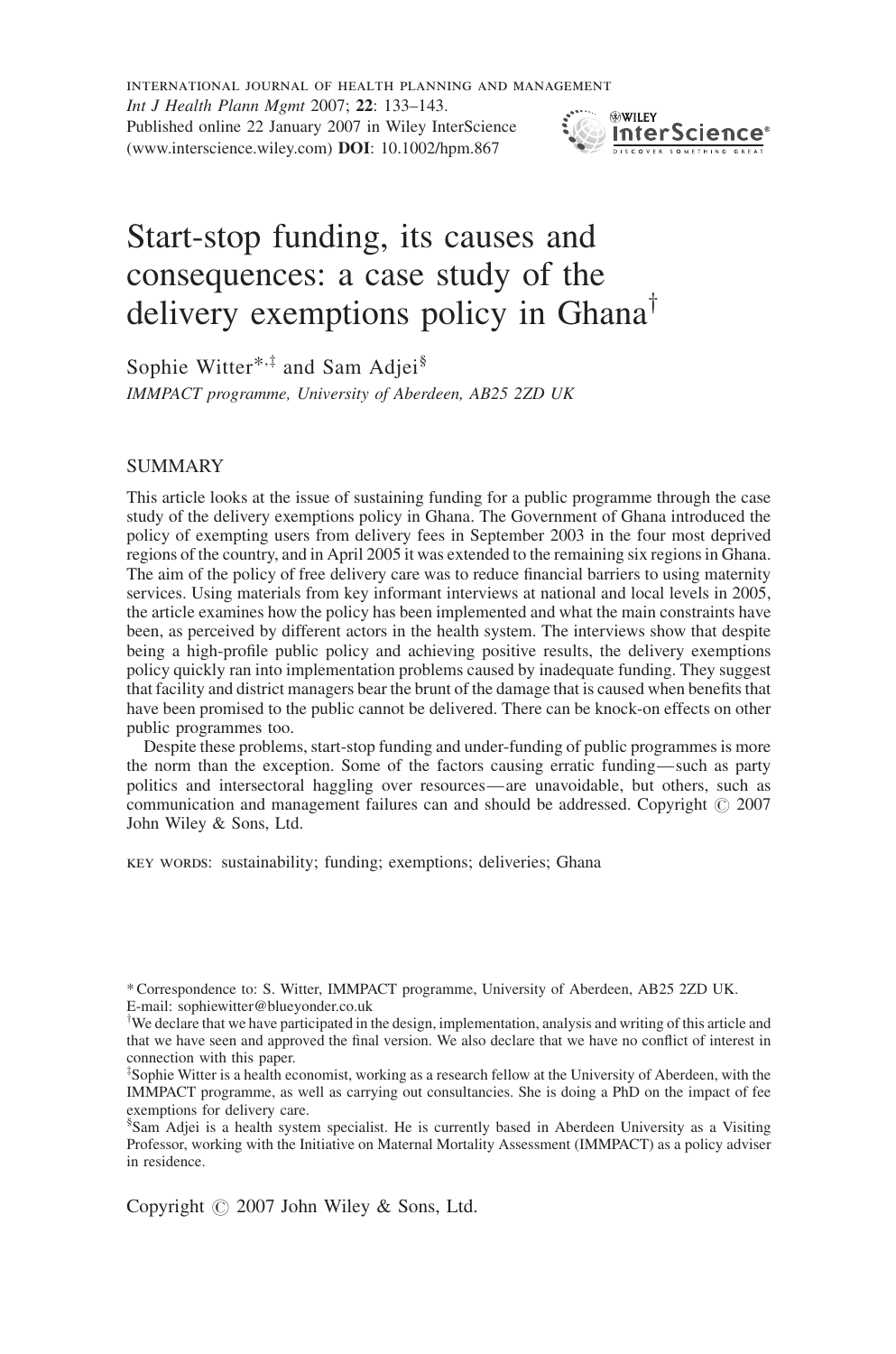#### **INTRODUCTION**

Sustainability has long been a mantra in development circles, but public funding for programmes is insecure, both in developing countries and in the West. In Britain, for example the current government is criticized for starting a plethora of initiatives without adequate follow-through. The syndrome of starting programmes without planning for their long-term financial viability is not, therefore, confined to low-income countries, but is more acute in the context of very limited public funds.

This article looks at the issue of sustaining funding for a public programme through the case study of the delivery exemptions policy that was introduced in Ghana in 2003. Using materials from key informant interviews, it examines why this 'short-termism' occurs and the impact that it has on different actors in the health system. The themes that are drawn out here are likely to be of wider international relevance.

### BACKGROUND

The Government of Ghana introduced the policy of exempting users from delivery fees in September 2003 in the four most deprived regions of the country, and in April 2005 it was extended to the remaining six regions in Ghana. The aim of the policy of free delivery care was to reduce the financial barriers to using maternity services. It was expected that this would lead to a reduction in maternal and perinatal mortality, as well as contributing to poverty reduction (Ministry of Health, 2004a).

One of the Millenium Development Goals is to reduce maternal mortality by three-quarters by 2015 (http://www.un.org/millenniumgoals/). So far, relatively little progress has been made, and donors and governments are looking for cost-effective and sustainable approaches which can reduce maternal mortality. One of the main challenges here is increasing the proportion of women who deliver with a skilled attendant. This is a key component of the Safe Motherhood Initiative (http:// www.safemotherhood.org/). Ghana has a persistently high maternal mortality rate and growing social inequalities, with rates of skilled attendance either stagnant or declining for poorer women (Graham, 2004). While financial barriers are only one of the constraints to seeking skilled care during deliveries, they are believed to be one of the most important factors (UNFPA/MoH, 2004).

The exemptions policy was funded through the Highly Indebted Poor Country (HIPC) debt relief funds, which were channelled to the districts<sup>1</sup> to reimburse facilities—both public and private—according to the number of deliveries that they performed each month. A tariff was approved by the Ministry of Health that set reimbursement rates according to the type of delivery (such as 'normal', 'assisted delivery' or 'caesarean section') and the facility type (mission and private facilities are reimbursed at a higher rate, in recognition of the fact that they are not in receipt of

<sup>1</sup>The local political authority was used at first but later funds were transferred through the Ghana Health Service.

Copyright  $\odot$  2007 John Wiley & Sons, Ltd. *Int J Health Plann Mgmt* 2007; 22: 133-143. DOI: 10.1002/hpm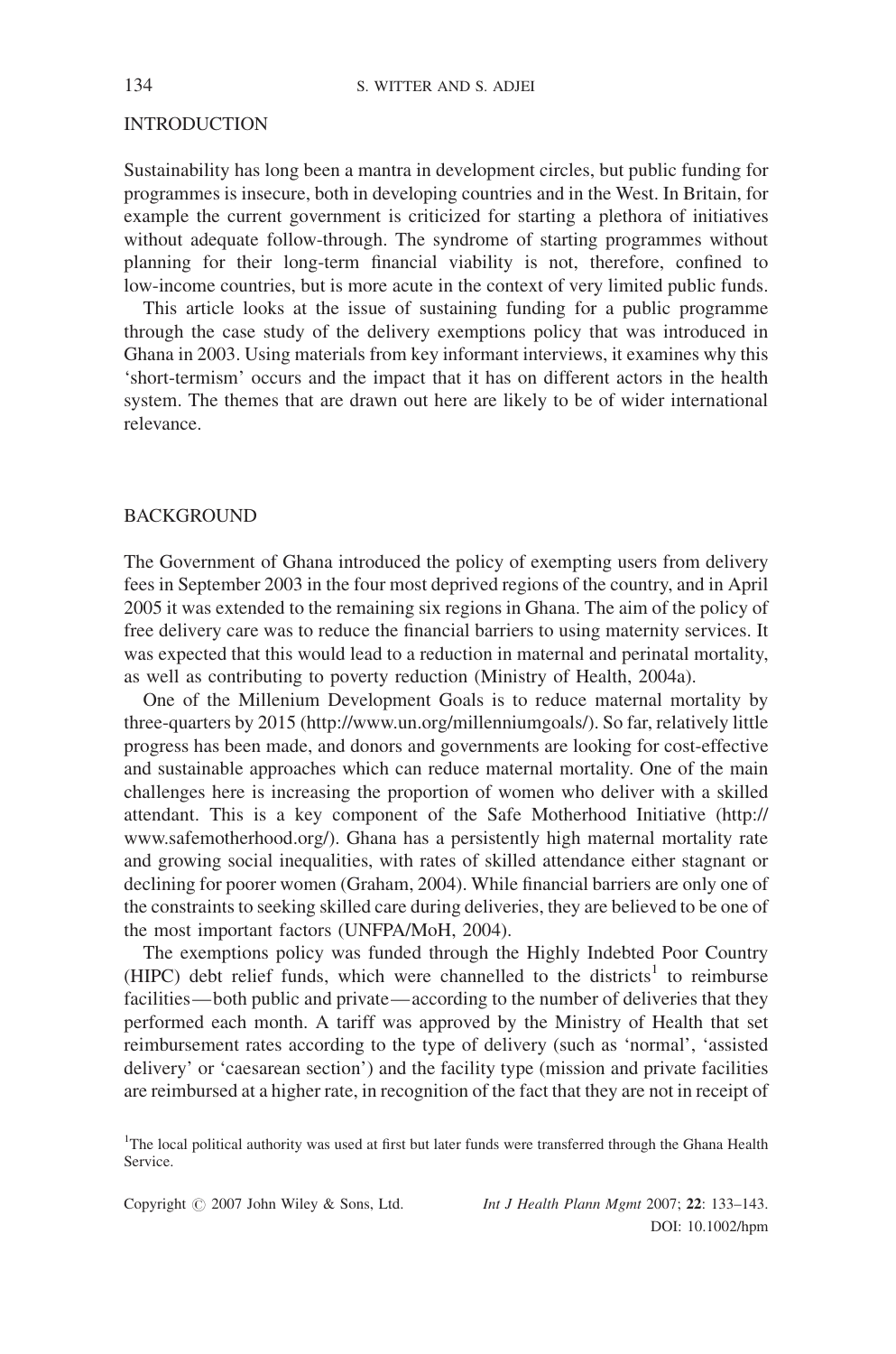public subsidies) (Ministry of Health, 2004a). Apart from the costs of reaching facilities, women are supposed to face no direct costs for their deliveries.

Initiative for Maternal Mortality Programme Assessment (IMMPACT) is a global research initiative that seeks to strengthen the evidence base for policy decisionmakers on cost-effective intervention strategies to reduce maternal mortality. IMMPACT has been working in partnership with local stakeholders to identify and evaluate strategies with potential to significantly reduce maternal and perinatal mortality. In Ghana, the government policy of providing free deliveries for all women was selected for evaluation. The aim of the overall IMMPACT evaluation was to assess how the free delivery policy has affected utilization, quality of services and health and non-health outcomes for households (especially poorer households) (Noguchi Institute and IMMPACT, 2005).

### **METHODS**

This article is based on the first stage of IMMPACT research, in which key informant interviews were conducted in Central and Volta Regions and at national level in October and November 2005 (Witter et al., 2005). The study is a qualitative one using an in-depth method of interview. The aim was to establish the state of implementation of the exemption policy for deliveries and to seek the views of some key stakeholders. This would inform the next stage of the evaluation research.

The regions were chosen to reflect the experiences of the first regions to join the delivery exemption scheme (Central) and that of the more recent wave (Volta). Within each region, six focus districts were chosen, matched for characteristics such as population size, poverty status, urban profile and health infrastructure (Noguchi Institute and IMMPACT, 2005).

The 65 key informants were chosen purposively based on their roles and level of the health system at which they operate (see Table 1). They included national policy-makers, representatives of regional and district health authorities, representatives of the District Assemblies through which the funds had been channelled (in Central Region), and a sample of facility heads. The facilities were selected to represent each of the six focus districts and also to cover a range of types of facilities.

A team of four researchers carried out the interviews using an open-ended question check list. The questions were varied by level of interviewee. At the national level, the focus was on perceptions of the programme, its successes and failures, implementation issues, allocation of resources, disbursement mechanisms, sustainability and future funding options, degree of priority which the programme should receive, impact on services and staff, interaction with health insurance in future and suggestions for future changes.

At regional level, these questions were supplemented with more detailed probing about the process of establishing the programme, how it is currently being implemented, the adequacy of funding, degree of dissemination in the community and impact on quality of services.

At district and facility levels, questions were added about dates of operation, whether patients were making contributions of any kind, delays in funding, whether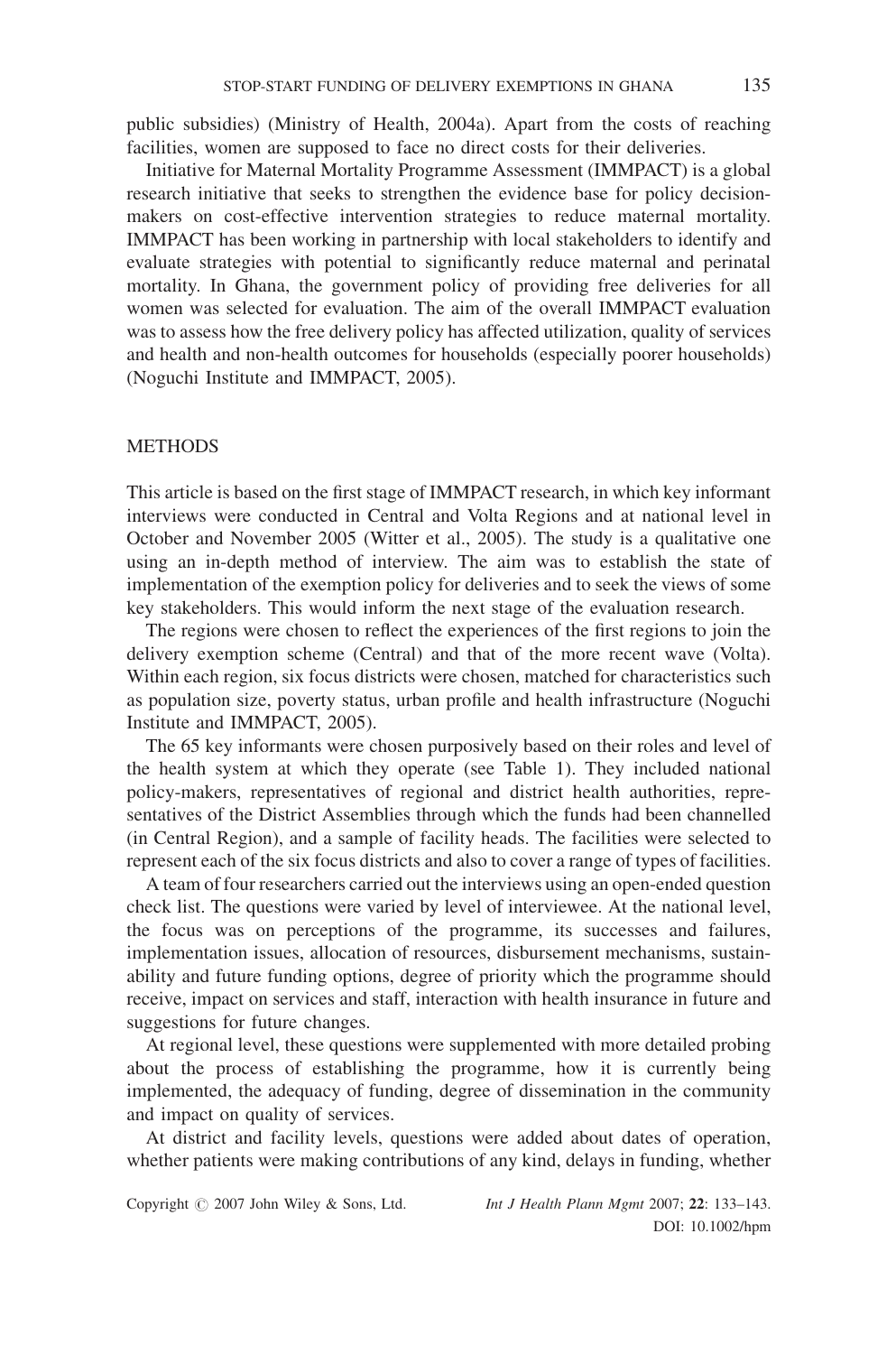| Level             | Category                                                                       | Number         |
|-------------------|--------------------------------------------------------------------------------|----------------|
| National level KI | Ministry of Health                                                             | 3              |
|                   | Ghana Health Service                                                           | 3              |
|                   | Donors                                                                         | $\overline{c}$ |
|                   | Mission sector                                                                 |                |
| Regional KI       | Regional directors of health services,<br>deputies and Senior Medical Officers | 4              |
|                   | Regional hospital directors and administrators                                 | 2              |
|                   | Regional accountants                                                           |                |
|                   | TOTAL.                                                                         |                |
| District KI       | District Director of Health Services<br>and senior public health staff         | 17             |
|                   | District Assembly staff and accountants                                        | 16             |
|                   | TOTAL.                                                                         | 33             |
| Facility KI       | In-charges, matrons and senior facility staff                                  | 16             |
| Total             | National level                                                                 | 9              |
|                   | Central Region                                                                 | 24             |
|                   | Volta                                                                          | 30             |
|                   | Overall                                                                        | 65             |

Table 1. Summary of key informants

funding is ring-fenced, appropriateness of reimbursement tariffs, how it has affected defaulter and referral rates, whether reimbursement covers loss of user fee income, whether revenue is shared with staff in facilities, impact on private midwives and traditional birth attendants, how cumbersome the scheme is to manage and other programmes in the district which might affect supervised delivery rates.

The responses were analyzed by topic, level and region and presented, initially in an internal report for IMMPACT (Witter et al., 2005) and then in a policy brief (PHS work programme, 2005).

#### MAIN FINDINGS

In Central Region, the policy had been in place for just under 2 years, whereas in Volta, it had only been operational for 6 months. In both cases, implementation had been fairly smooth, and key informants were positive about the policy, seeing it as an effective approach to an important problem.

'It was the right policy. It was good to exempt deliveries' (national KI)

Utilization was reported to have risen by between 20% and 500% in different facilities and facility managers reported that women were presenting earlier and that they were, therefore, better able to manage any complications. They perceived the policy to have had a positive effect on maternal mortality and other indicators, such as postnatal coverage.

'Was it successful? It did raise supervised delivery coverage' (national KI)

Copyright  $\odot$  2007 John Wiley & Sons, Ltd. *Int J Health Plann Mgmt* 2007; 22: 133-143. DOI: 10.1002/hpm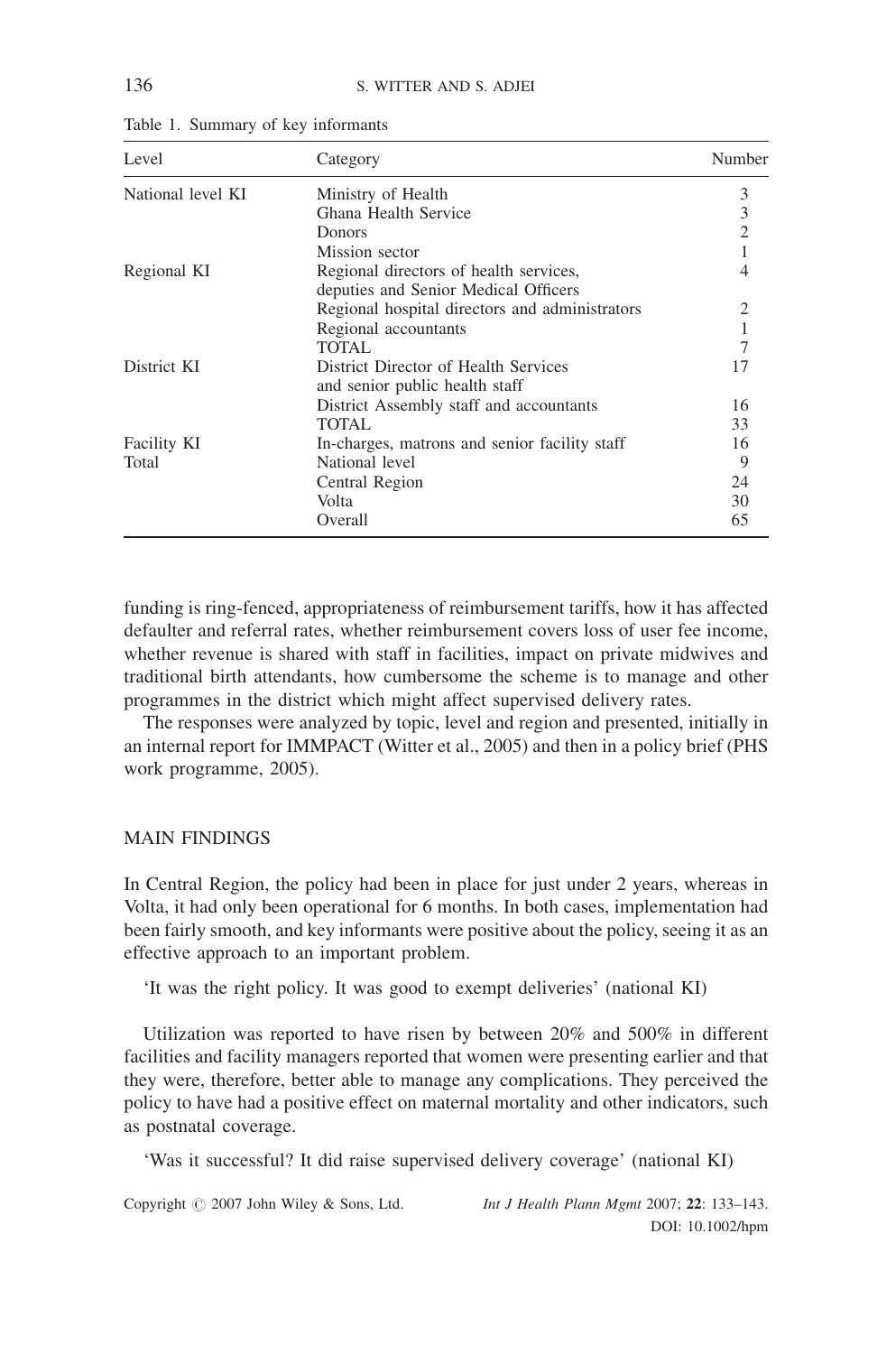In Central Region, quality was reported to have improved as a result of the policy, mainly because funds were received regularly and in bulk, which from a facility perspective was far preferable to chasing individual women for payment and having to accept a certain proportion of defaulters. When the programme was funded, it improved the availability of funds for drugs and supplies. In Volta, the short life of the programme so far meant that no change in quality was noted.

The main constraint, and one which was causing a crisis of confidence in the policy, was the shortfall and unpredictability of funding.

'The exemption scheme was a politician's whim, to please the people, with no thought for sustainability' (district KI)

'The whole design was poor from the beginning: they didn't ask the regions how much they needed. We in the region developed our own criteria, based on past utilisation, but we have never received any funds since then' (regional KI)

However the argument from the Ministry of Health's perspective is that when they started the programme they had every reason to believe that HIPC funds would continue to be available to fund the programme.

Why didn't we foresee these problems? We were optimistic and there was a strong political element. HIPC funds were there, and the donors were eager. At that time, there was no sense of resource constraints' (national KI)

'It is now threatened by the flow of funds and adverse changes in the financial environment' (National level KI)

In Central Region, the first funds were received from the District Assemblies in early 2004. It was not clear how long the funds were supposed to last or when the next allocation would come. Districts started to run out of funds to reimburse facilities towards the end of the year, but managed to continue the scheme until the second instalment in February 2005, which arrived via the Ghana Health Service. This time, funds ran out more quickly as there were already outstanding debts to facilities to be repaid. By mid-year, some districts had exhausted the funds and were starting to charge clients again. At the time of the key informant interviews, in October, three of the districts visited had run out of funds in the previous few months, and the other three were on the verge of running out.

In Volta, the experience was shorter, but similar. The delivery exemptions had started in April–June 2005, but funds had already run out in the majority of districts by October, and managers were again unsure of whether or when they would get any more. At the time of the interviews, staff reported that deliveries were still free, but it would not be surprising if some facilities had started to charge again, given the irregularity of reimbursement, as reported by them.

'It is a laudable policy, but our credibility is on the line. If you are going to start it, only to stop on the way, then the earlier you stop it, the better' (district KI)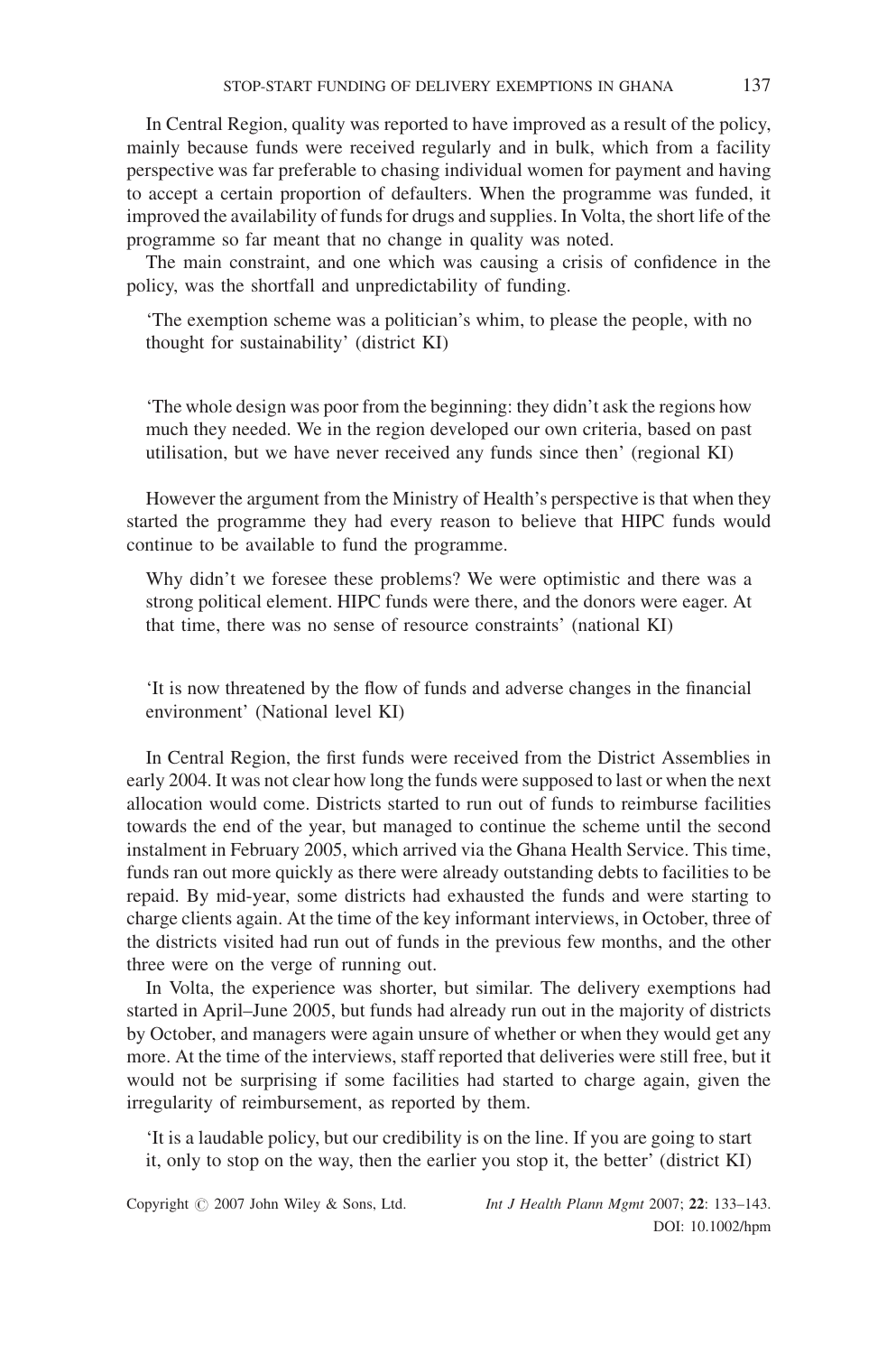Rough calculations suggest that the funding which was received was adequate for 6 months, but only one allocation was received in the whole year. Finance officers at the national level must have known that allocations would not be adequate.

'The national level pretends it doesn't know that the lower levels are in trouble, as it doesn't have any additional funding' (donor KI)

This was having negative effects at all levels of the system. Patients, having been told they would receive free services, were angry when they are asked to pay, and suspected staff of misusing the funds whilst staff in facilities wondered if the funds had been siphoned off higher up the system.

'It is difficult to charge now, as people will think you are cheating them. But what do I do when I have no drugs left?' (facility KI)

Facility managers worried about the build up of debts (deliveries are costly and used to provide substantial revenue for the facilities).

'My only problem is getting money for services rendered' (facility KI)

District staff were trying to keep the facilities happy, while hoping that further funds or even communication about funds would come. Regional directors were writing letters to the national level, requesting further funds, but were in the dark as to whether any would arrive. Debts to medical stores were building up.

The confidence of the private and mission providers in government schemes was reported to be eroding, which may also affect future schemes, such as health insurance.

'Health insurance is facing similar problems to exemptions. The local levels are struggling to make it real, without any proper support from the national level' (donor KI)

General cynicism was growing, particularly given that this came on top of on-going problems with other exemptions schemes, such as under-5s and ante-natal care, which were heavily in arrears and had been problematic for years (Garshong et al., 2001).

'It can end up like the other policies, whereby the first two or three chunks of money come, and later it takes years' (facility KI)

## DISCUSSION

The delivery exemptions programme was a high-profile national programme, which had raised the expectations of the public and the donor community. The fact that it was selected for evaluation by IMMPACT shows the importance attached to it by government stakeholders too. Why then was it allowed to run out of funds (or at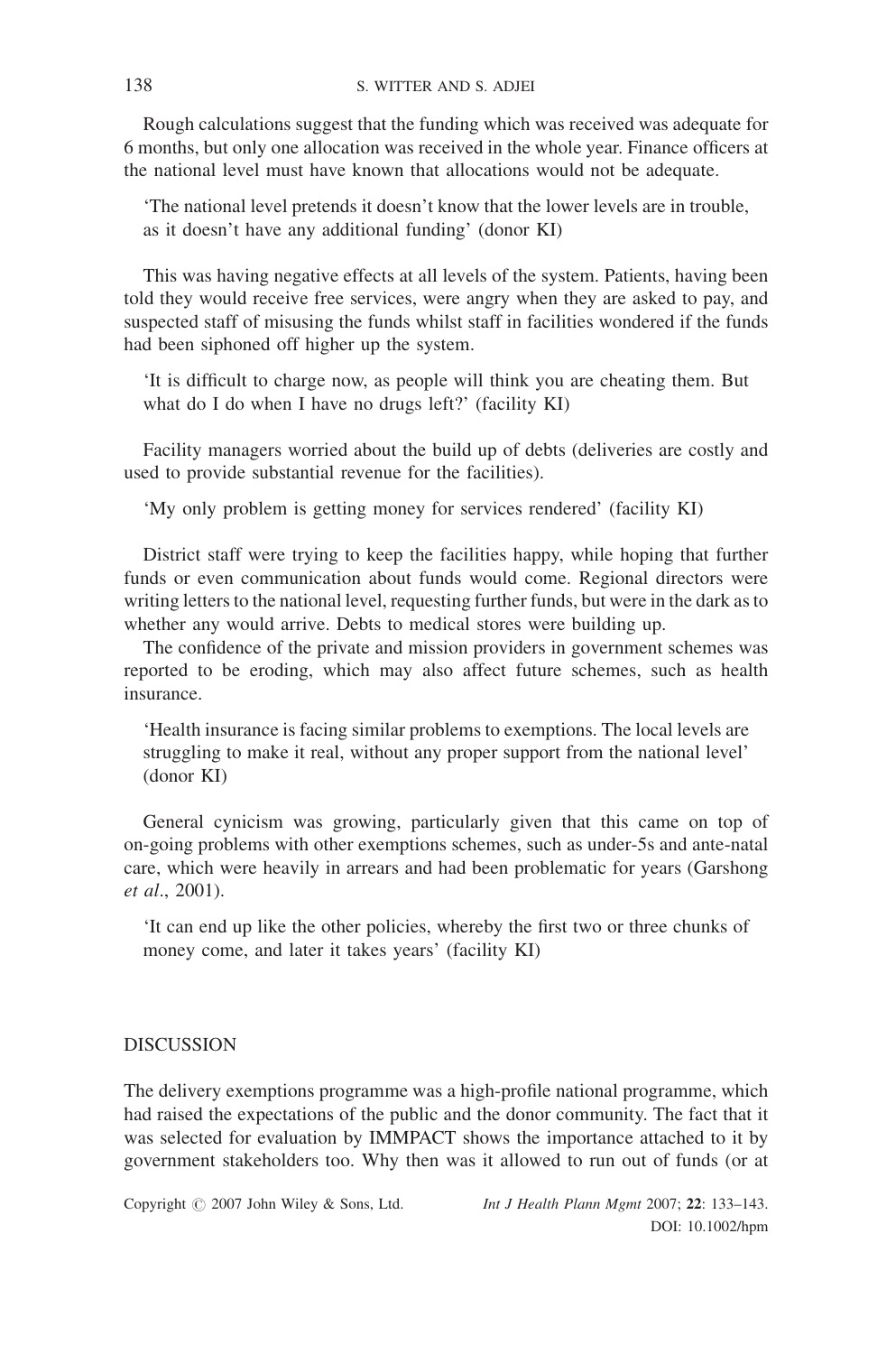minimum—if funding resumes—to face inadequate and uneven funding) after such a short life-span? After all, most stakeholders would agree that the goal of reducing maternal mortality is one that requires a long-term effort. Five main explanatory factors are suggested below, based on the context in Ghana, but common in many other environments too.

#### Unpredictable financial environment

The general problem facing policy makers in many countries is that the financial environment is unstable and unpredictable, and flexible money for new activities is rare. Although common basket funders provide a more predictable source of donor funding, most of this is committed to core health system activities, and so cannot be reallocated. Non-basket donors are less predictable and make commitments that they often do not keep. It is estimated that the Government of Ghana gets an average of 60% of committed aid (MOH, 1999). Planning services in this environment is not easy.

In this case, the HIPC fund allocations, which are controlled by the Ministry of Finance, were cut for the health sector in 2005, partly because contributions from formal sector workers for the National Health Insurance fund were beginning to build up, and the health sector was, therefore, not seen as a priority for additional resources. (These funds are earmarked though, and so do not represent flexible funds that can be used by the Ministry.)

## Competing policies

It is also common for competing policies to be established more or less at the same time, partly because of uncertainty about their timing and success rate. An example of this is the timing of the delivery exemption policy, which has been introduced alongside the development of national health insurance in Ghana. The aim of NHI was to provide cover for all services currently provided by public facilities in Ghana, including delivery care. Once established and successful, there would be no need for both policies.

However, NHI takes a long time to establish—it was initiated originally in 2002 (Ministry of Health, 2004b) and has only just been launched formally, late in 2005. Coverage is still low—an estimated 15–20% nationally. While it is being developed, delivery exemptions are still needed as an important source of financial relief for women and their households. However, funding for the policy has been undermined by unrealistic expectations of the arrival and widespread coverage of health insurance. It is hard to argue for budget allocations for delivery exemptions when each year there is an expectation that health insurance will finally materialize and take over the burden of providing coverage for the poor.

## Different interests and perspectives

It became clear in the key informant interviews that officials at different levels of the health system have very different perspectives and face different incentives.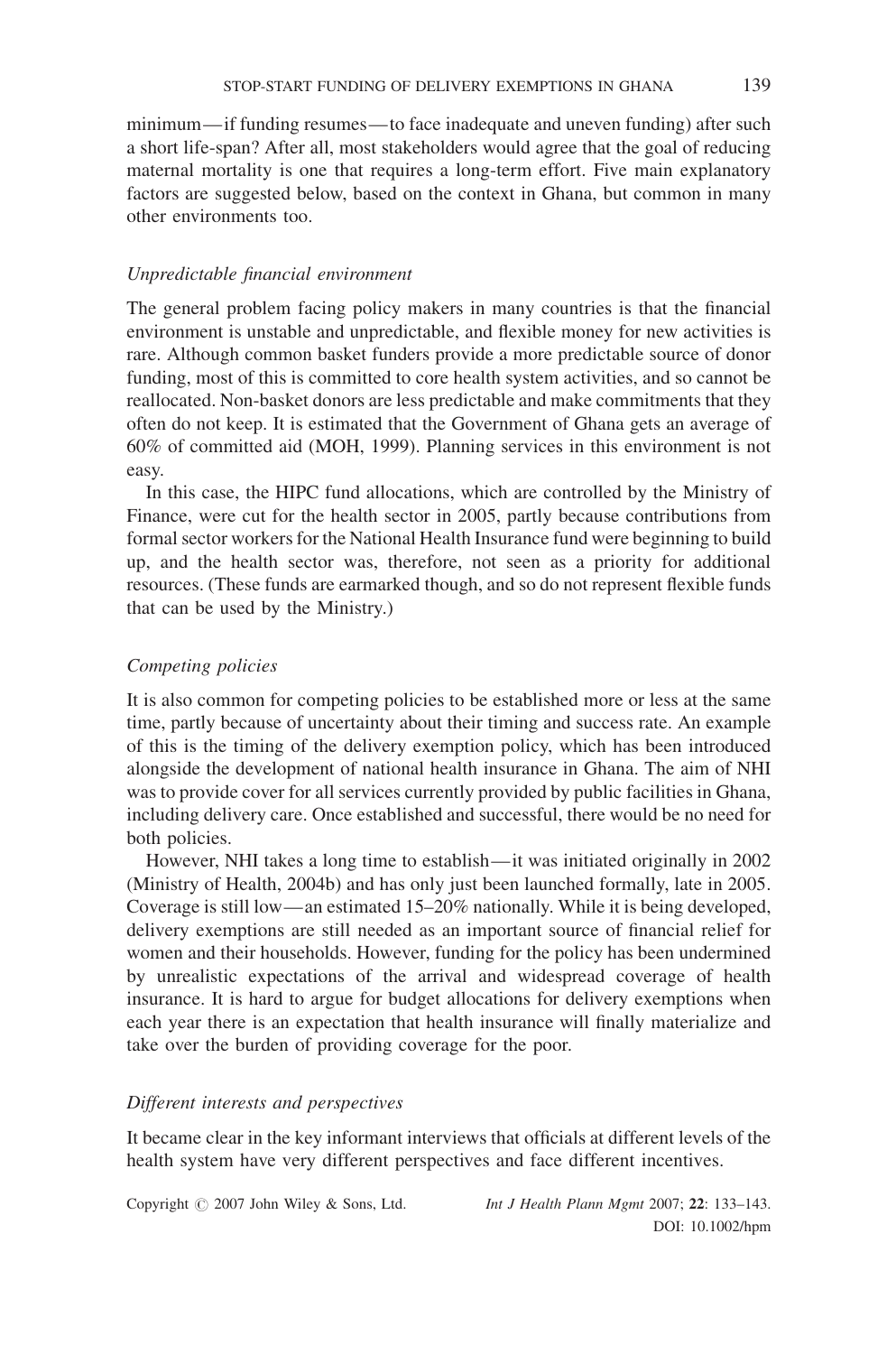At national level, policy-makers have an incentive to come up with new initiatives that will generate public approval for the government and will attract donor interest and funding. They are, therefore, innovators and risk-takers by trade, rather than having to worry about practical implementation issues, which are generally muffled at grassroots level by the poor communication up and down the hierarchy.

District managers and facility in-charges are on the whole more conservative, as they face the practical costs of failure. They have a more hard-headed view, based on experiences of broken promises.

From the top, there is a cynicism about the entrepreneurial behaviour of facility managers. They are seen as profit-maximizers, raking in subsidies and user fee income ('internally generated funds', as they are called in Ghana) and other funding, such as for the free delivery programme, while failing to make sacrifices for pro-poor public policies.

At lower levels, there is jealousy of national officials, who are seen as prime beneficiaries of such resources as are available, in terms of funds and knowledge.

## Communication and management failures

Researchers found that health staff at regional, district and facility levels were completely uninformed about the flow of resources for this programme, which made it hard for them to make appropriate decisions. If there are funding problems at national level, they should be informed. Similarly, they need to be informed how long funds are expected to last, so that they can manage them appropriately. Managers were also unaware of how the programme was expected to dovetail with the new health insurance programme, due to be launched at the end of 2005. In this respect, the situation at regional level does not appear to have improved since 1992, when a study concluded that 'management at regional, district and facility level worked in a highly constrained environment of uncertainty, mistrust, limited power and frustration' (Waddington, 1992).

If information is not flowing down reliably, it is also not flowing up. Managers at regional level and above were not aware of the financial state of the programme— for example, whether districts were still holding funds and able to make reimbursements for deliveries or not. This kind of information should be routine monitoring data, but the familiar combination of poor systems, overburdened staff, fragmented programmes and lack of funds for transport mean that mangers have to rely on externally funded evaluations to provide them with basic information, such as whether a programme is fully operational or not. This contributes to erratic programming.

Even horizontal information flows have been problematic. Better communication between the Ministry of Health and the Ministry of Finance might have been able to identify some sources of additional funds to rescue the programme in mid-year. Similarly, donors have expressed surprise that they were not approached by the Ministry with requests for additional funds for a programme on which they had placed a high emphasis.

Although national guidelines were issued in 2004 for the delivery exemptions, there was no written plan for how long the programme would continue, how much it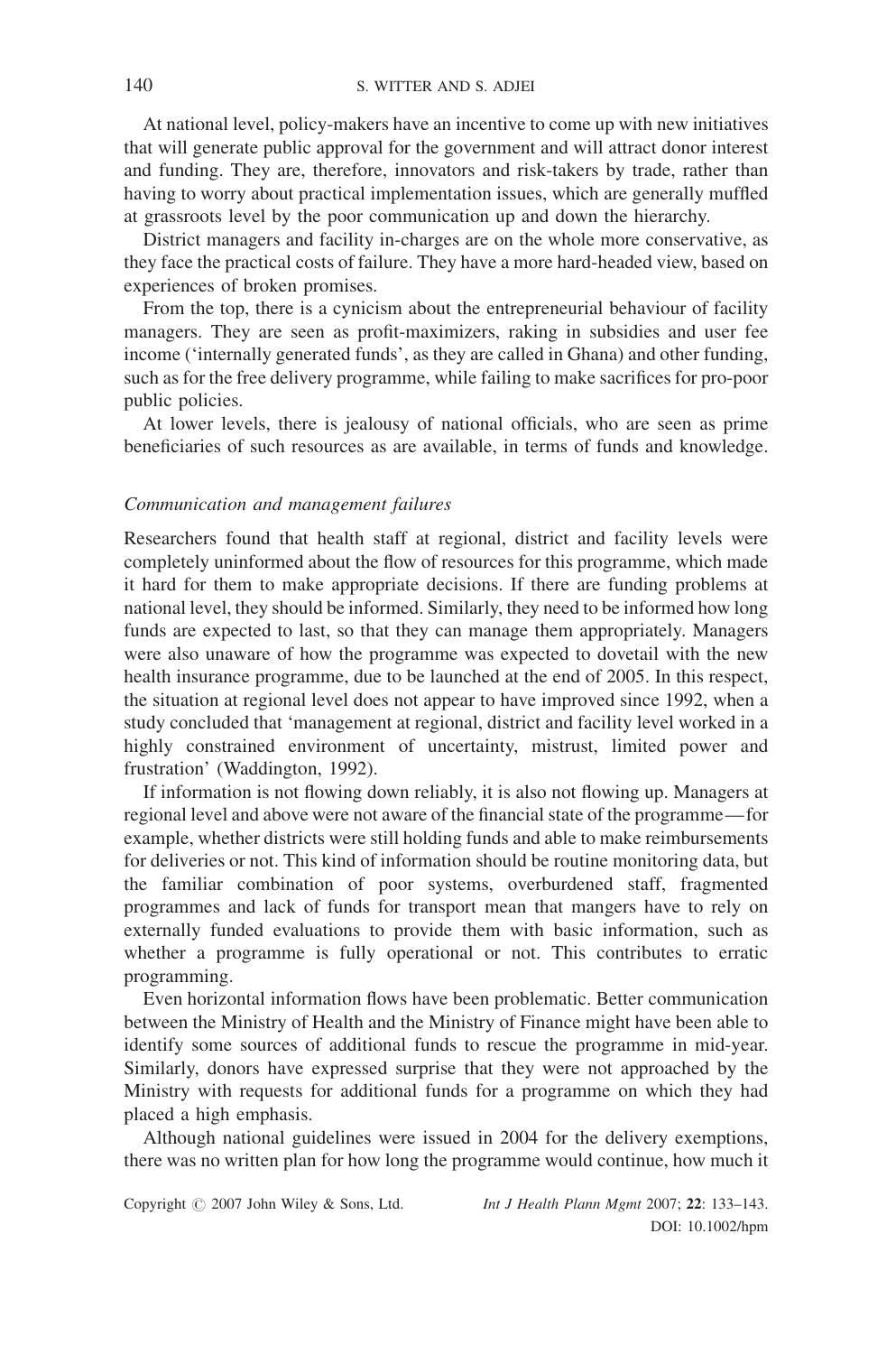would cost or where the funds would come from. Similarly, although the guidelines included a demand for regular reporting from the districts, there has been very little support or supervision of implementation, and at the national level, there is no data available about how the policy has been interpreted, how funds have been disbursed, and how many deliveries have been exempted.

## Multiple agencies: the 'no blame game'

In Ghana, as in most countries, there are many organisations involved in the health system and many channels of funding, which fudges the lines of responsibility for a particular programme and reduces the likelihood of it being closely supervised and managed. Each agency can blame the other and not take direct responsibility. For example, the Ministry of Health can blame the Ministry of Finance for not releasing enough money. The mission sector can blame the Ministry of Health for not informing it of the release of funds and how they were to be used. The Ghana Health Service can blame the district assemblies for sitting on funds. If district mutual health insurance organisations take over the operation of exemptions, as is currently under discussion, then much of the blame will no doubt be deflected onto them.

While there is much literature on defining, measuring and evaluating sustainability (LaFond, 1995, for example), and on general underlying factors such as health financing trends (World Bank, 2006), there are few studies which consider why individual programmes are sustained or not and the effects of intermittent and unpredictable funding. The Ghana case study demonstrates that what is irrational from a societal point of view can arise from the rational interests of different actors in the system as well as from organisational culture.

## **CONCLUSIONS**

The key informant interviews suggest that the free delivery policy in Ghana was not just 'a politician's whim'. It was an appropriate response to the low supervised delivery rates and high maternal mortality in Ghana, and one which commanded support from communities and health staff. Despite that, it has run into serious implementation problems due to inadequate funding. The funding problems reflect real resource constraints, but also avoidable management failures.

Although this is only one case study, the situation that is described here is familiar to policy-makers in many developing countries and to a lesser extent in developed countries too. It is so common for initiatives to start and then stop when funding is removed that this situation is regarded as normal. However, the result of the factors described here is highly sub-optimal policy-making. The start-up costs and the loss of government credibility when a high-profile public programme 'fails' mean that it is not sensible to start a programme which may only have funding for a short period. The costs of starting and abruptly stopping implementation are very real at the local level, and in terms of 'social capital', and national level decision-makers should recognise this.

Copyright  $\odot$  2007 John Wiley & Sons, Ltd. *Int J Health Plann Mgmt* 2007; 22: 133–143. DOI: 10.1002/hpm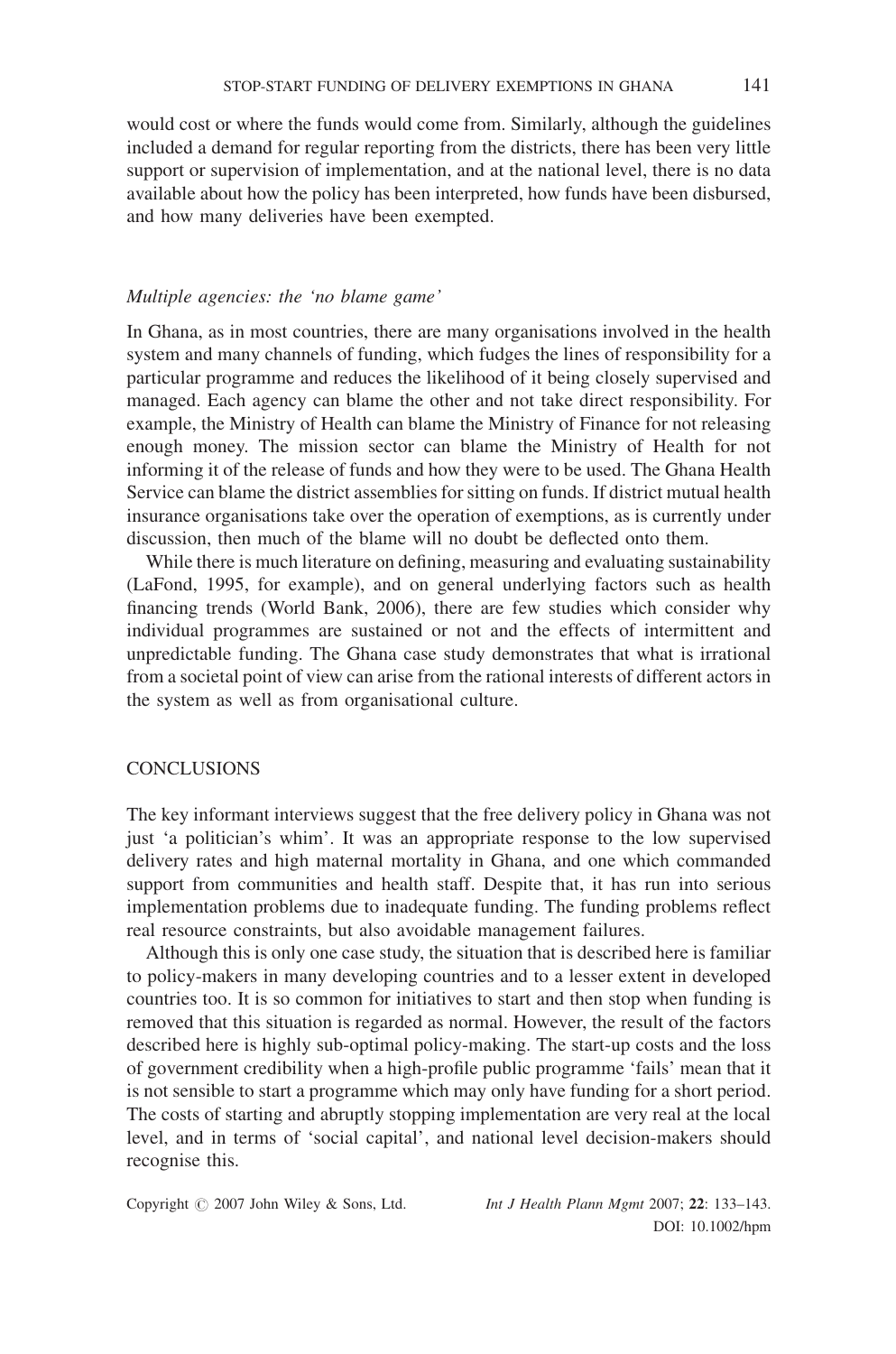Where these factors can be tackled, that should be a priority. For example, there have already been a number of changes to the way that aid is delivered which increase its predictability and usability for governments (Foster *et al.*, 2000). These should be extended. Similarly, longer-term budgeting has been introduced into many national planning exercises, and this should be used to develop realistic funding plans for new ventures. The issue of competing policies is linked to some extent with unpredictable financing: it is rational, if you are not sure how different 'pots' of money will progress, to bid for activities funded from different sources, so that some at least will survive. Improving financial planning and predictability should reduce conflicting policies. Improved communication within the health system would also help greatly in allowing feedback to policy-makers and the fine-tuning of policies. Management systems for supervising and monitoring implementation can be simplified and strengthened, with clearer lines of responsibility laid down for tracking the progress of new initiatives.

Some things never change—party politics, unforeseen circumstances and haggling between sectoral priorities, for example, cannot be abolished, nor is it unnatural that stakeholders at different levels face different pressures and play different roles. However, some of the factors favouring instability can and should be mitigated. An active media can also play its role in following up on some of the high-profile initiatives that politicians launch and then forget.

#### ACKNOWLEDGEMENTS

This work was undertaken as part of an international research programme— Initiative for Maternal Mortality Programme Assessment (IMMPACT), funded by the Bill & Melinda Gates Foundation, the Department for International Development, the European Commission and USAID. The funders have no responsibility for the information provided or views expressed in this paper. The views expressed herein are solely those of the author. We would like to acknowledge the assistance in carrying out the key informant interviews of Dr Daniel Arhinful, Sodey Zakariah-Akoto and Tony Kusi of the Noguchi Memorial Institute for Medical Research, University of Ghana in Accra.

#### REFERENCES

- Foster M, Brown A, Conway T. 2000. Sector-Wide Approaches for Health Development: A Review of Experience. Recommendations on Implementing Sector-Wide Policies in the Health Sector. World Health Organisation: Geneva.
- Garshong B, Ansah E, Dakpallah G, et al. 2001. 'We are Still Paying': A Study on Factors Affecting the Implementation of the Exemptions Policy in Ghana. Health Research Unit, Ministry of Health: Accra.

Graham W. 2004. Poverty and maternal mortality: what's the link? Keynote address delivered at Annual Research Meeting, NMIMR, University of Ghana, Legon.

LaFond A. 1995. Sustaining Primary Health Care. Earthscan: London.

Copyright  $\odot$  2007 John Wiley & Sons, Ltd. Int J Health Plann Mgmt 2007; 22: 133–143. DOI: 10.1002/hpm